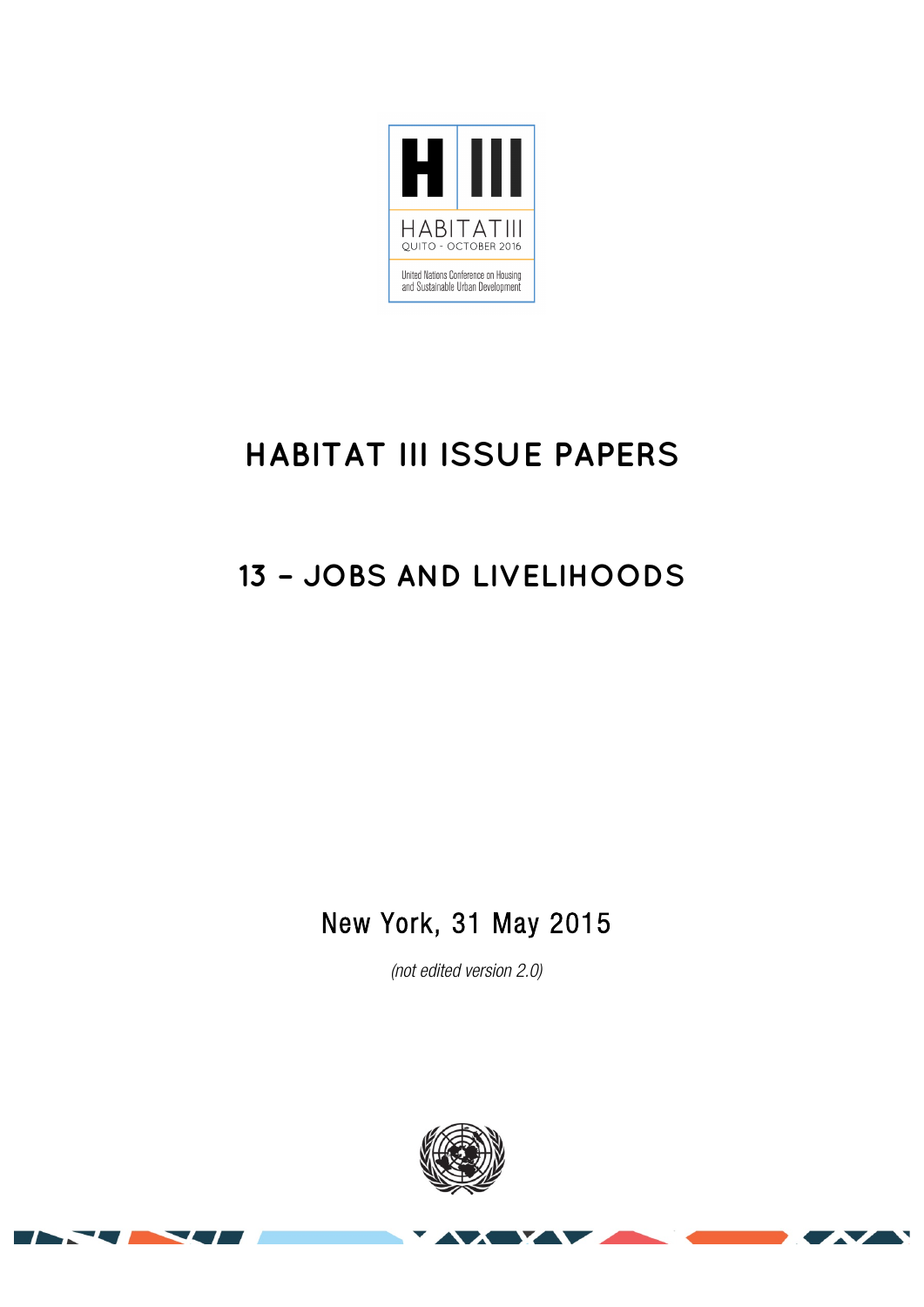

### ISSUE PAPER ON JOBS AND LIVELIHOODS

#### KEY WORDS

Employment, jobs, livelihoods, decent work, productivity, urban form, infrastructure, inclusive growth

Cities and towns will be unsustainable if their residents do not have productive, decent jobs to support their lives. There are many challenges related to employment creation and improvement of employment conditions. While such themes are very broad, this paper limits its focus to key information that will help improve the understanding of the status and existing challenges in urban areas with some recommendations for local action. It is beyond the scope of the paper to address in depth all facets of jobs and livelihoods.

#### MAIN CONCEPTS

- Decent work: Decent work sums up the aspirations of people in their working lives. It involves opportunities for work that is productive and delivers a fair income, security in the workplace and social protection for families, better prospects for personal development and social integration, freedom for people to express their concerns, organize and participate in the decisions that affect their lives and equality of opportunity and treatment for all women and men.
- Gender pay gap: The phenomenon whereby men are paid more than women for work of equal value. The gap is the difference between pay that remains after the variables of experience, education, occupational category, economic activity, location and work intensity are removed.
- Inclusive growth: Increasing the pace of growth and enlarging the size of the economy, while leveling the playing field for investment and increasing productive employment opportunities for all.
- Livelihoods: A set of activities, involving securing basic needs, working either individually or as a group using human and material endowments. The concept of sustainable livelihood goes beyond the conventional definitions and approaches to poverty eradication. Employment is a necessary means to secure one's livelihood.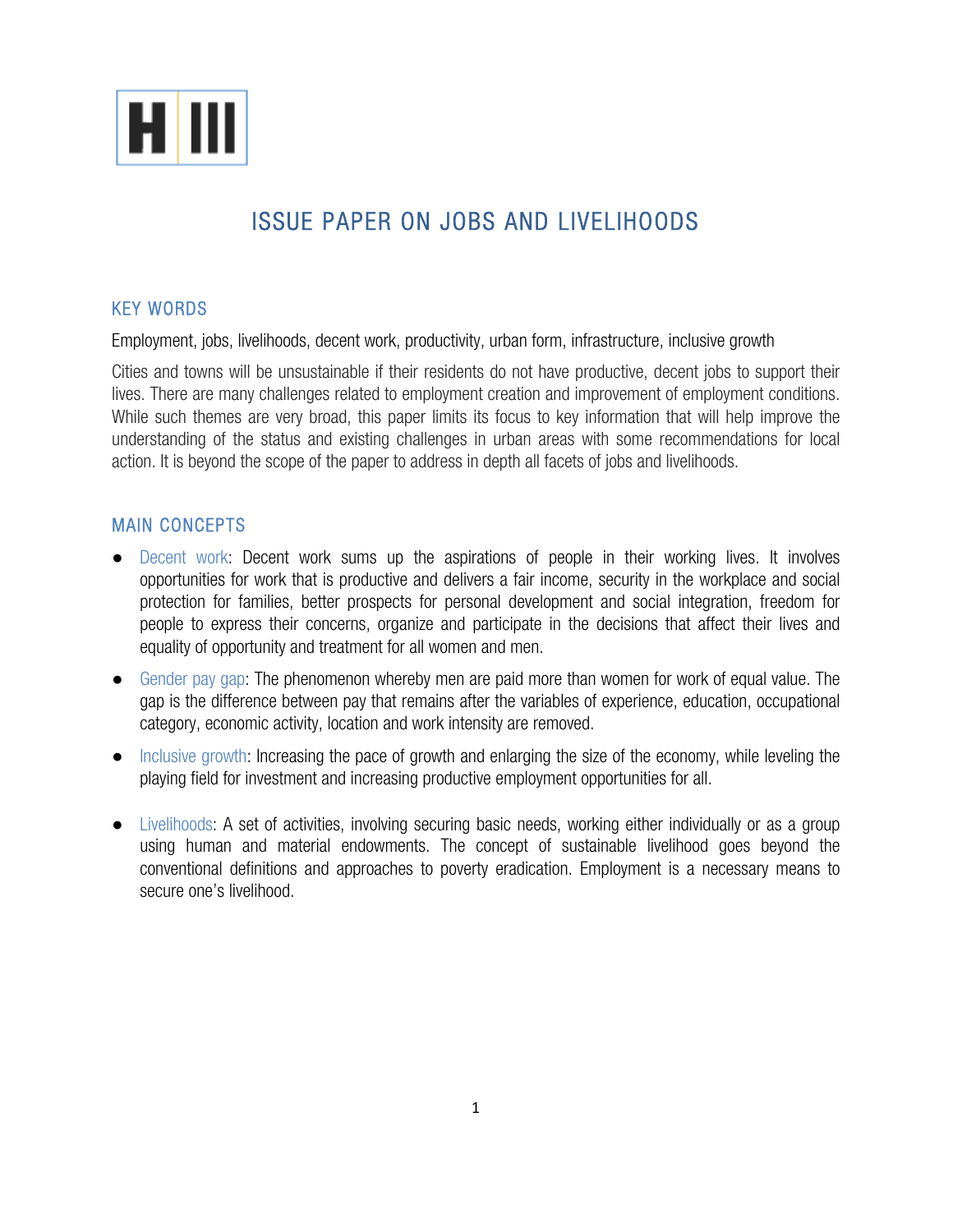

- Employment and decent work are central to the achievement of inclusive, sustainable development. Stronger targeting of urban areas in terms of investments and subsidies is needed in order to generate more and better jobs and to address decent work deficits.
- Over 60% of GDP in most countries comes from urban-based economic activities, with the share reaching 80-90% in developed countries. Some 75% of future GDP growth is expected to come from cities and towns.<sup>1</sup>
- Inequality and poverty have a drag effect on economic growth. Developing countries that have promoted decent work have experienced faster economic growth as well as declines in poverty. As the share of wage and salaried workers in the labour force increases, productivity also increases.<sup>2</sup>
- Youth unemployment, at 13% globally, is three times the adult rate, with young women more affected than young men.3 Even if employed, youth are often challenged with lower salaries and underemployment, and barriers to progress to better jobs.
- Informal employment makes up over half of non-agricultural employment in most developing regions, and is often a greater source of jobs for women than men.<sup>4</sup> Informal employment is often characterized by poor working conditions and lack of access to social protection (see Issue Paper on Informal Sector).
- Small and medium size enterprises (SMEs) provide two thirds of formal sector jobs in developing countries, and up to 80% in low-income countries.<sup>5</sup> Urban areas facilitate clustering, which enables SMEs to benefit from economies of scale, and increase investment and job creation.

#### ISSUE SUMMARY

Employment creation is fundamental to sustainable urban development. Although urbanization is acknowledged as a major driving force, urban policy and investment are often weak or absent from national development strategies and sectoral policies for economic transformation. National economic policies tend to focus on employment in general and do not link jobs to cities and towns. This was particularly true in the national economic stimulus packages of developed and developing countries after the 2008-2009 global economic crisis. Without targeted national urban policies, opportunities to link industrial areas to urban development will remain under-exploited.

 

<sup>1</sup> World Bank, *Reshaping Economic Geography: World Development Report*, (Washington: The World Bank, 2009)

<sup>2</sup> International Labour Organization (ILO), *World of Work Report 2014 Developing with Jobs,* (Geneva: ILO, 2014).

<sup>3</sup> ILO, *World of Work Report 2014 Developing with Jobs,* (Geneva: ILO, 2014).

<sup>4</sup> WIEGO reports

<sup>5</sup> ILO, *Is small still beautiful.* (ILO: Geneva, 2013)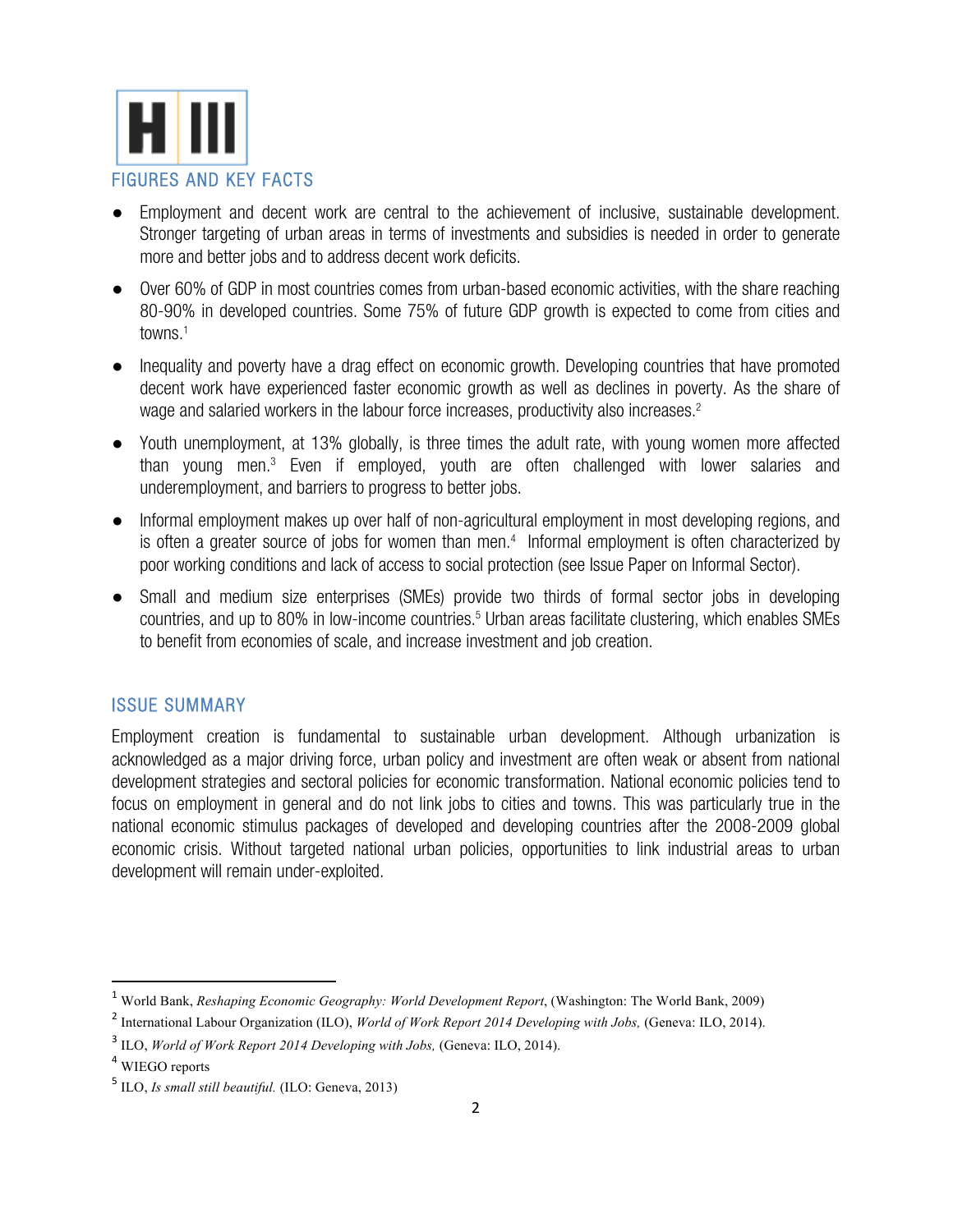



Note: The figure shows the evolution of global employment and its current forecasts until 2019 (solid and orange line) in comparison with employment growth as expected prior to the crisis in 2008 (green dashed line).

Source: ILO. Trends Econometric Models, October 2014

1. Without good planning productivity and employment creation are constrained. Cities are engines of growth, yet they could be much more productive and effective in generating employment and livelihood opportunities. Urban areas must overcome the constraints of infrastructure deficiencies, ineffective and costly regulation, weak local governments, and the lack of adequate mechanisms for long-term finance. Cities should plan in advance for urban population growth and demographic dividends with a view to fostering job creation and the development of social capital that is inclusive of women and youth.

Poor planning, negative externalities, and disconnects between public and private investment result in ineffective economic multipliers, low productivity, weak investment, and slow job creation (see Figure 1 for jobs). Economic activities in cities such as Kuala Lumpur are slowed down by excessive regulation in the construction sector.

Transport efficiency has major consequences for productivity, investment, supply chains, and the creation of decent jobs. Bangkok is mired down in its traffic, losing four per cent of GDP because of congestion. If workers have to travel two hours each way to their work in the Gauteng or Cape Town metropolitan areas in South Africa or in metropolitan Atlanta, or Mexican workers in maquiladoras in Ciudad Juarez have to use 29 per cent of their income for urban transport, the transport system represents a significant constraint on the welfare and productivity of workers. Poorly planned transport also impedes families from sending their children to school, going long distances on expensive buses, as in Dakar. At the same time, the poor are often forced to live in peripheral locations, with high commuting costs putting them at a further disadvantage.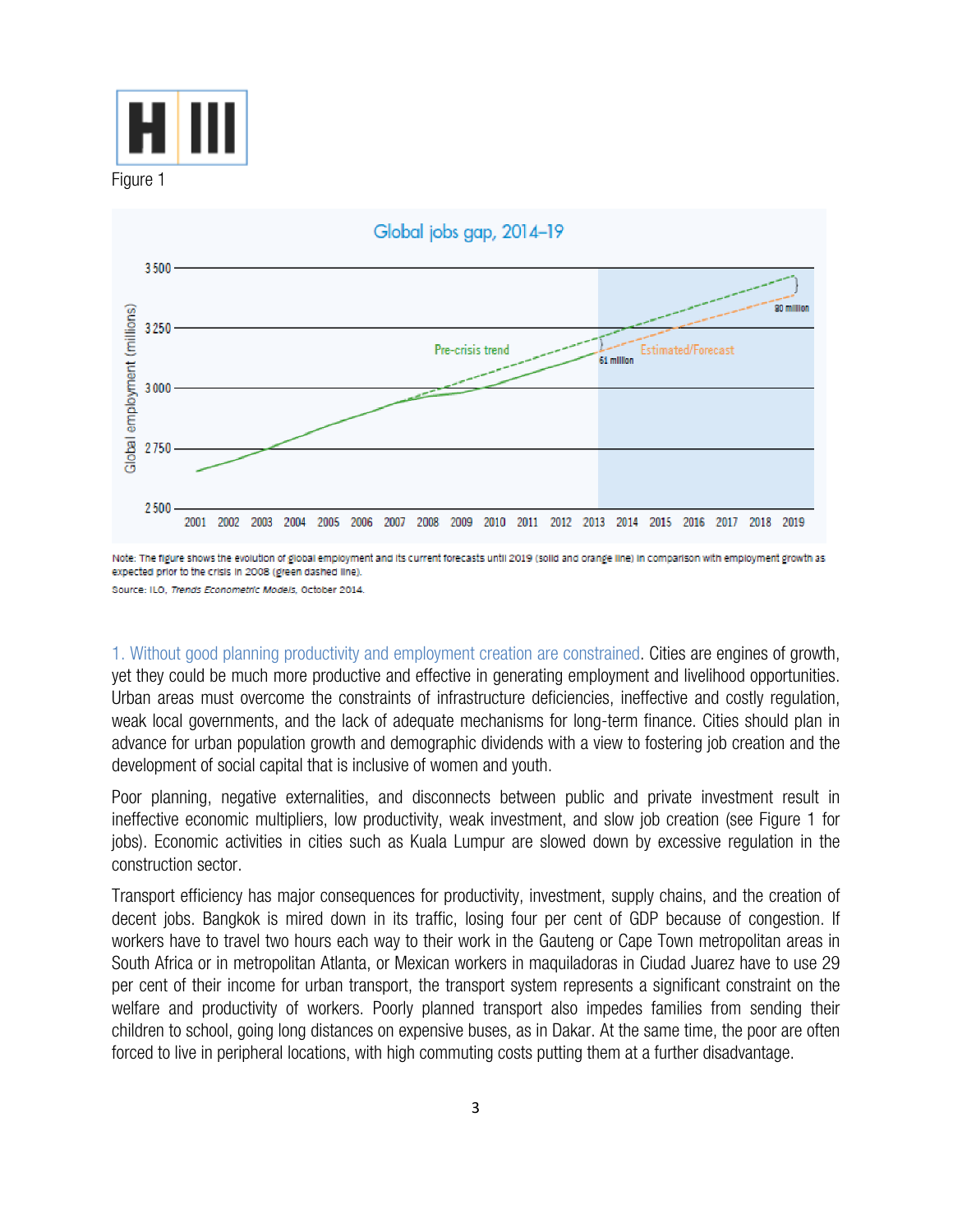

<u> 1989 - Jan Samuel Barbara, margaret e</u>

If public investment does not help to create public goods, it will not "crowd in" or mobilize private investment. The active role of public investment in Brazilian cities such as Belo Horizonte and Porto Alegre shows how public spending can create the framework for private investment.

2. Lack of Investment in infrastructure hinders job creation and skills development among workers. Lagging job creation in the formal economy reflects infrastructure deficiencies at the city level. Research at the firm level in Bangkok, Jakarta, and Lagos, among other cities, shows that public infrastructure deficiencies such as water supply, electricity, sanitation, transport, and solid waste management are met by private investment at the firm level, consuming from 12 to 35 per cent of their gross fixed investment, in effect acting as an additional tax on firms and undermining their profits.<sup>6</sup> When cities such as Dhaka or New York lose their electricity, their textile factories or their financial institutions cannot work. When San Francisco or Sao Paulo face severe water shortages, their manufacturing processes are much less productive.

Infrastructure investment provides much needed employment, particularly for youth, stimulates private sector growth, and promotes local economic development. USD 1 billion spent on large infrastructure projects in advanced economies created about 28,000 jobs, both directly and indirectly roughly in equal proportions. Infrastructure spending in developing countries has much greater impact on jobs creation. For example, USD 1 billion spent on infrastructure in Latin America can create about 200,000 direct jobs.7

Adequate investments in rural-urban infrastructure, particularly transportation and communication infrastructure, also improve rural productivity and allows better access to markets, jobs and public services in both areas. Linkages between urban and rural areas in the form of division and/or exchanges of labour, value chains and capital transfers affect the economic and social development of both areas. There is a positive relationship between adequacy of infrastructure connecting rural and urban areas; ease of mobility; access to jobs and livelihood opportunities; and enhancement of urban food security and incomes.

3. Poor working conditions have a drag effect on economic growth. Where decent work is promoted, developing countries have experienced faster economic growth and higher productivity as well as declines in poverty (see figures 2 and 3). The urban economy's share of GDP will determine national growth and development performance in all countries.

<sup>6</sup> A. Anas and KS. Lee, "Costs of Infrastructure Deficiencies for Manufacturing in Nigerian, Indonesian and Thai Cities", *Urban Studies,* (November 1999) Vol. 36 no. 12, pp. 2135-2149

<sup>7</sup> ILO, *Global jobs Pact Policy Brief No. 1. Investments in infrastructure: an effective tool to create decent jobs*, (ILO: Geneva, 2010)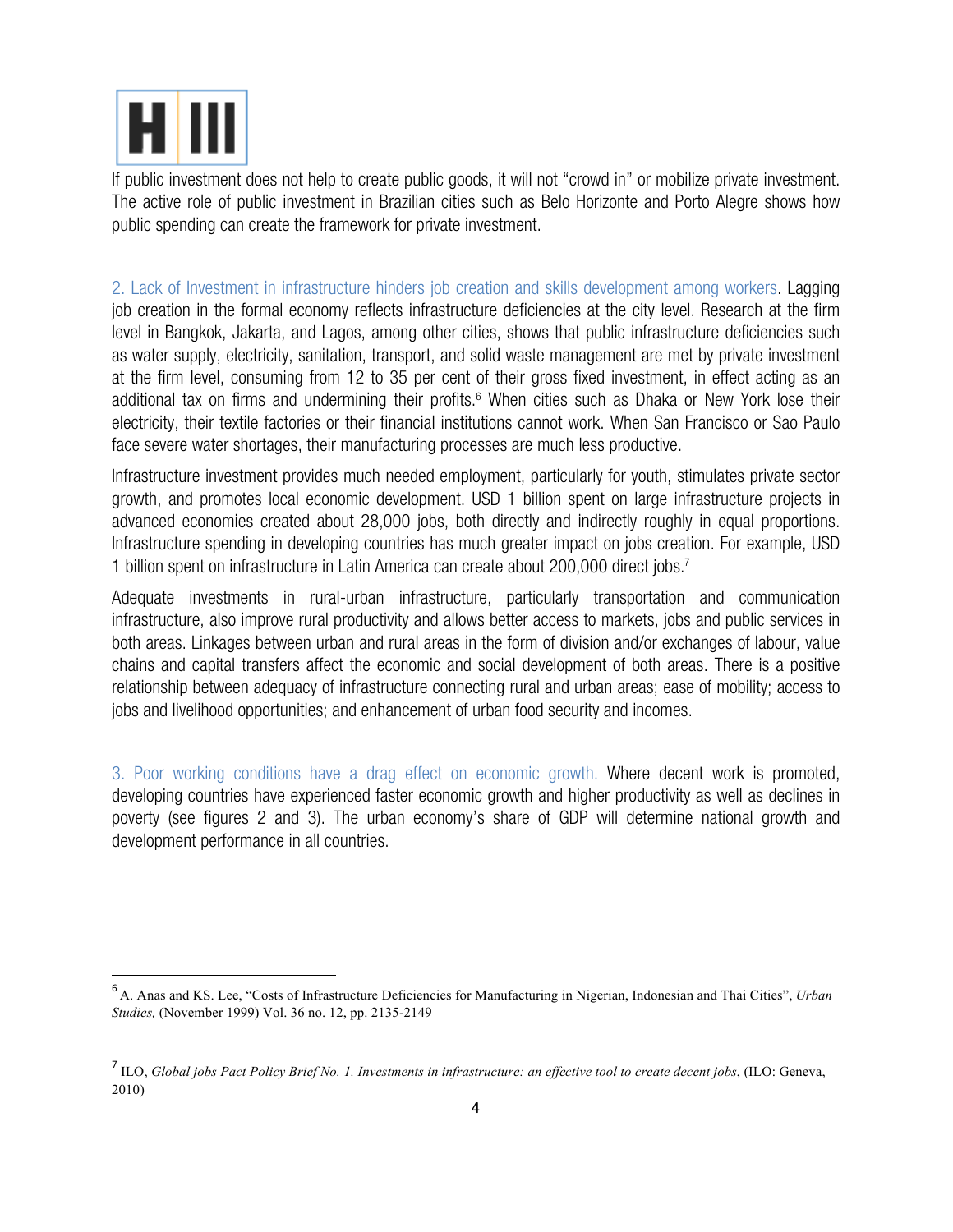

Figure 2



Source: ILO, Trends Econometrics Models, October 2013.

The ability of urban economies to generate jobs and surpluses and consequent tax revenues to finance public expenditures will be essential for achieving the ambitious post-2015 sustainable development agenda. Increasing investment to generate employment is a critical priority that must be addressed at all levels. Enhancing use of public private partnerships can expand benefits of investment while reducing barriers to business startups and growth of existing firms. Strong urban economies generating decent work for all will be necessary to achieve proposed SDG Goal 8 on sustained and inclusive economic growth, full and productive employment and decent work for all; and Goal 11 on making human settlements inclusive, safe, resilient and sustainable.

High levels of unemployment, informal employment and other decent work deficits, indicate the need to generate not just more jobs, but decent jobs. The working poor are often subject to dirty, difficult and dangerous conditions. It is necessary to improve working conditions, provide social protection, respect labour rights, provide freedom of association and promote social dialogue for all. Urban public works can provide an integrated approach to promote decent work.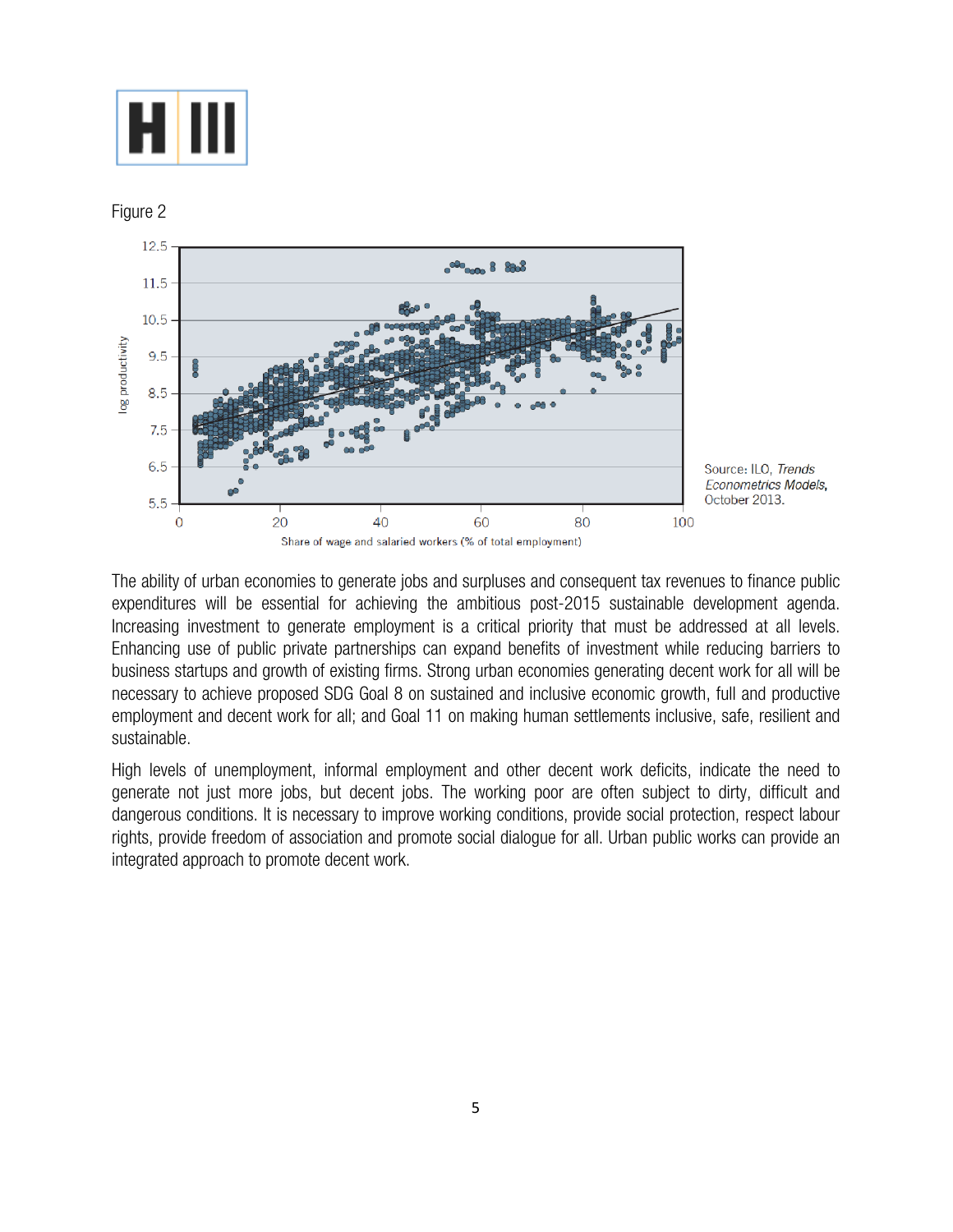

Figure 3



### **Competitiveness and Safety**

**Sources: World Economic** 

#### 4. Lack of opportunities for youth and women continue to hinder the urbanization we want.

Demographic trends in industrialized countries have resulted in predominantly urban societies with low fertility and mortality rates. Many lower income countries are in transition and have younger populations with high shares of people aged between 15 and 29 years.

A young population can be an asset for economic development as the labour force is growing more rapidly than the population depending on it. High levels of youth unemployment and underemployment represent a significant loss in potential contribution to GDP, a missed opportunity, with cities unable to fully use employment as a basis for wealth creation and an instrument for equitable distribution of wealth.

Urbanization has also created gender-differentiated impacts, including in employment. Women have lower labour force participation rates than men, and are overrepresented in lower paid, informal and vulnerable jobs. Legal and regulatory barriers to female participation in the labour market persist, and discrimination or traditional expectations can add further barriers. Yet relative social mobility within urban areas gives women new opportunities. Promoting gender mainstreaming in policy and programming is an essential part of urban development, and will have a significant impact. If the employment participation and wage gaps between men and women were closed, women would increase their income by up to some 76 per cent, adding up to a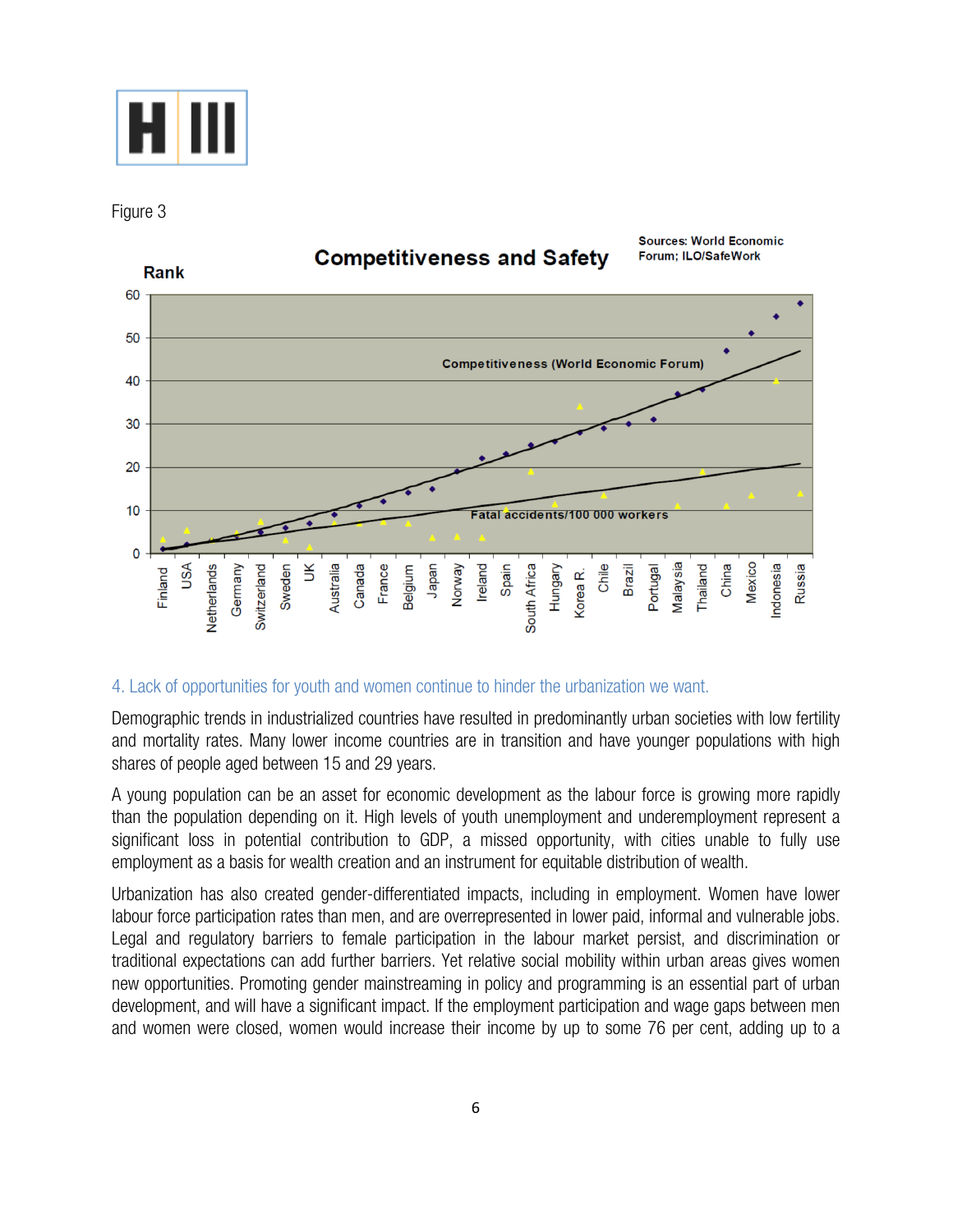

#### KEY DRIVERS FOR ACTION

Employment is at the core of sustainable urbanization and must be integrated into national and local urban policies. This means:

- Strengthening data collection to promote evidence based policy on job creation, including through better collection of social indicators disaggregated by geography, age and sex by local, national and global urban observatories.
- Developing new spatial forms for cities to promote decent job creation. Urban areas that are higher density and well connected; that integrate work and residence; and reduce transport costs facilitate job creation.
- Creating an enabling environment for urban job creation through investment in education and skills linked to labour market demand; investing in labour intensive and growth industries including housing and infrastructure; and promoting a business environment that encourages investment, entrepreneurship and innovation.
- Harnessing the urban demographic dividend is critical for increased productivity and prosperity in cities. Youth need access to skills development to enable full and effective participation in the urban economy, as well as an enabling environment promoting economic inclusion and entrepreneurship.
- Promote gender equality and women's empowerment through effective mainstreaming in policy, access to skills development and financial services.

#### PLATFORMS AND PROJECTS

Decent work on urban food markets and city-to-city cooperation Durban-Maputo

In September 2013, an initiative to promote food security through decent work was successfully concluded. Decent and productive employment in the food system can have positive impacts on food security. The International Labour Organization (ILO), in partnership with United Cities and Local Governments (UCLG), focused on an exchange between Maputo, Mozambique and Durban, South Africa with the overall objective of promoting food security by addressing decent work challenges in the food system and improving urban food markets. Activities included technical visits, knowledge exchange, peer-to-peer consultations and technical training to market workers and local government officers.

Project 16/6 Port-au-Prince, Haiti

<sup>8</sup> Actionaid, *Close the Gap! The cost of inequality in women's work*, (2015) p. 9. www.actionaid.org.uk/sites/default/files/publications/womens\_rights\_on-line\_version\_2.1.pdf (accessed 27 May 2015)